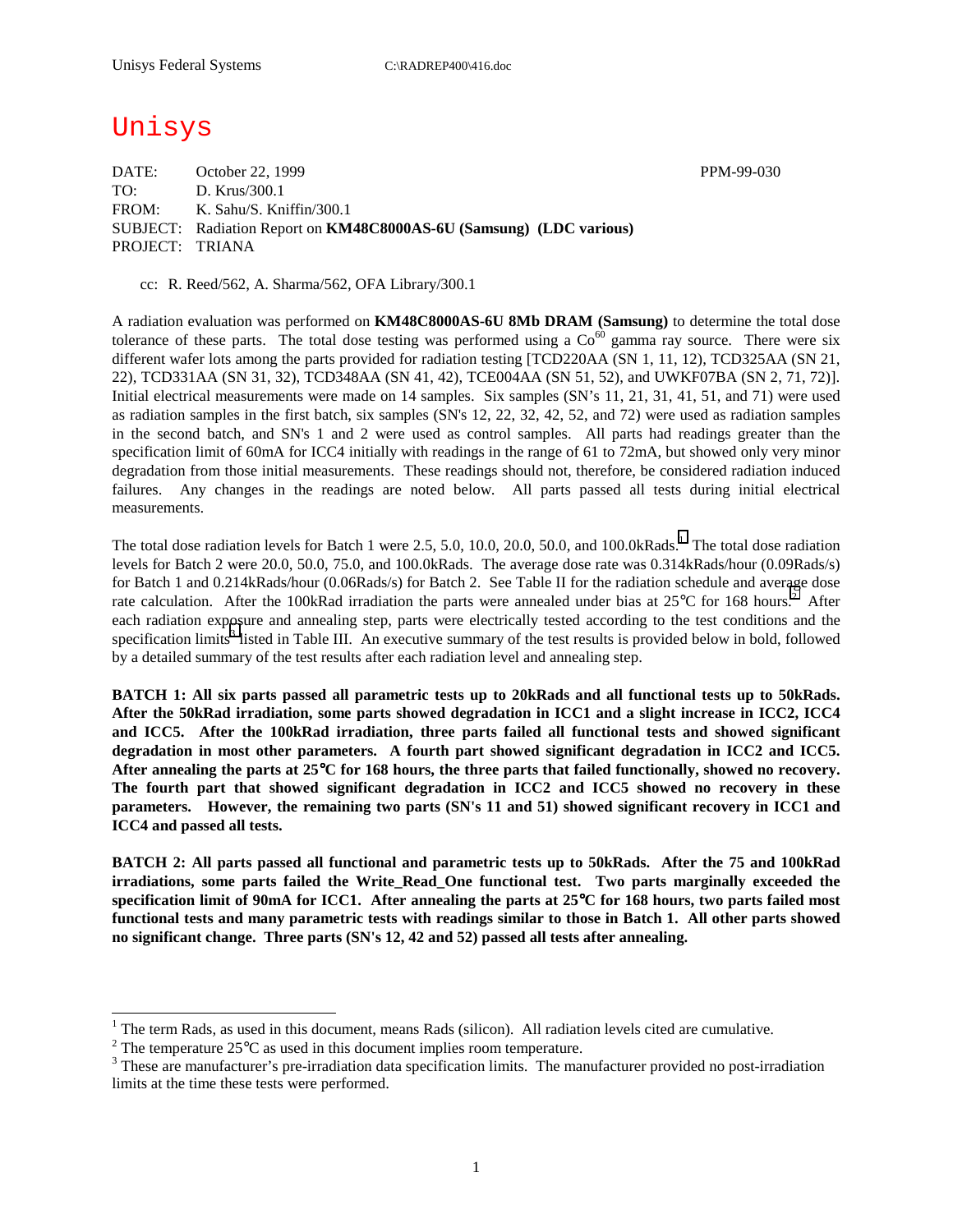#### **Batch 1 [SN 11 (TCD220AA), SN 21 (TCD325AA), SN 31 (TCD331AA), SN 41 (TCD348AA), SN 51 (TCE004AA), and SN 71 (UWKF07BA)]**

All parts passed all tests up to 20kRads.

After the 50kRad irradiation, SN's 11, 21, 31, 41, and 71 marginally exceeded the specification limit of 90mA for ICC1 with readings in the range of 98 to 140mA. A very slight increase in ICC4 readings was noted, with readings in the range of 73 to 133mA. SN 71 exceeded the specification limit of 2.00mA for ICC2 with a reading of 7.58mA and exceeded the specification limit of 1.00mA for ICC5 with a reading of 8.24mA. **All parts passed all other tests.**

After the 100kRad irradiation, SN's 21, 31 and 41 failed all three functional tests and numerous additional tests showed significant degradation. SN's 11, 21 and 31marginally exceeded the specification limit of 90mA for ICC1 with readings in the range of 91 to 186mA. SN 41 failed ICC1 with a reading of >500mA. An increase in ICC4 readings was noted, with readings in the range of 73 to 214mA, except for SN 41, which had a reading of >500mA. SN 71 exceeded the specification limit of 2.00mA for ICC2 with a reading of 20mA and exceeded the specification limit of 1.00mA for ICC5 with a reading of 35mA. **All parts passed all other tests.**

After annealing the parts for 168 hours at 25°C, SN's 21, 31 and 41 showed no recovery in any parameter. SN's 11, 51 and 71 showed recovery in ICC1 and ICC4 with readings similar to initial electrical measurements and passed all other tests. The readings of ICC2 and ICC5 for SN 71 showed no significant change.

#### **Batch 2 [SN 12 (TCD220AA), SN 22 (TCD325AA), SN 32 (TCD331AA), SN 42 (TCD348AA), SN 52 (TCE004AA), and SN 72 (UWKF07BA)]**

All parts passed all tests up to 50kRads.

After the 75kRad irradiation, SN's 12, 22, 32, 42, and 52 failed the Write\_Read\_One functional test. SN's 12 and 52 exceeded the specification limit of 90mA for ICC1 with readings of 114 and 129mA. No significant change was noted in ICC4. SN 72 exceeded the specification limit of 2.00mA for ICC2 with a reading of 6.07mA and exceeded the specification limit of 1.00mA for ICC5 with a reading of 6.90mA. **All parts passed all other tests.**

After the 100kRad irradiation, SN's 22, 32 and 42 failed the Write\_Read\_One functional test. All readings for ICC1 and ICC4 were similar to those at 20kRads. SN 72 exceeded the specification limit of 2.00mA for ICC2 with a reading of 8.34mA and exceeded the specification limit of 1.00mA for ICC5 with a reading of 8.00mA. **All parts passed all other tests.**

After annealing the parts for 168 hours at 25°C, SN's 22 and 32 showed significant degradation in nearly all parameters including functional tests; ICC1 and ICC4 readings were greater than 500mA. SN 72 showed no significant change in ICC2 or ICC5. SN's 12, 42 and 52 passed all tests.

**Since the parts were from different wafer lots and showed very significant variation in the parametric test results, no mean and standard deviation calculations were made. In summary, the parts from all wafer lots except for UWKF07BA passed all tests up to 50kRads. However, most parts failed above 50kRads.** 

Any further details about this evaluation can be obtained upon request. If you have any questions, please call us at (301) 731-8954.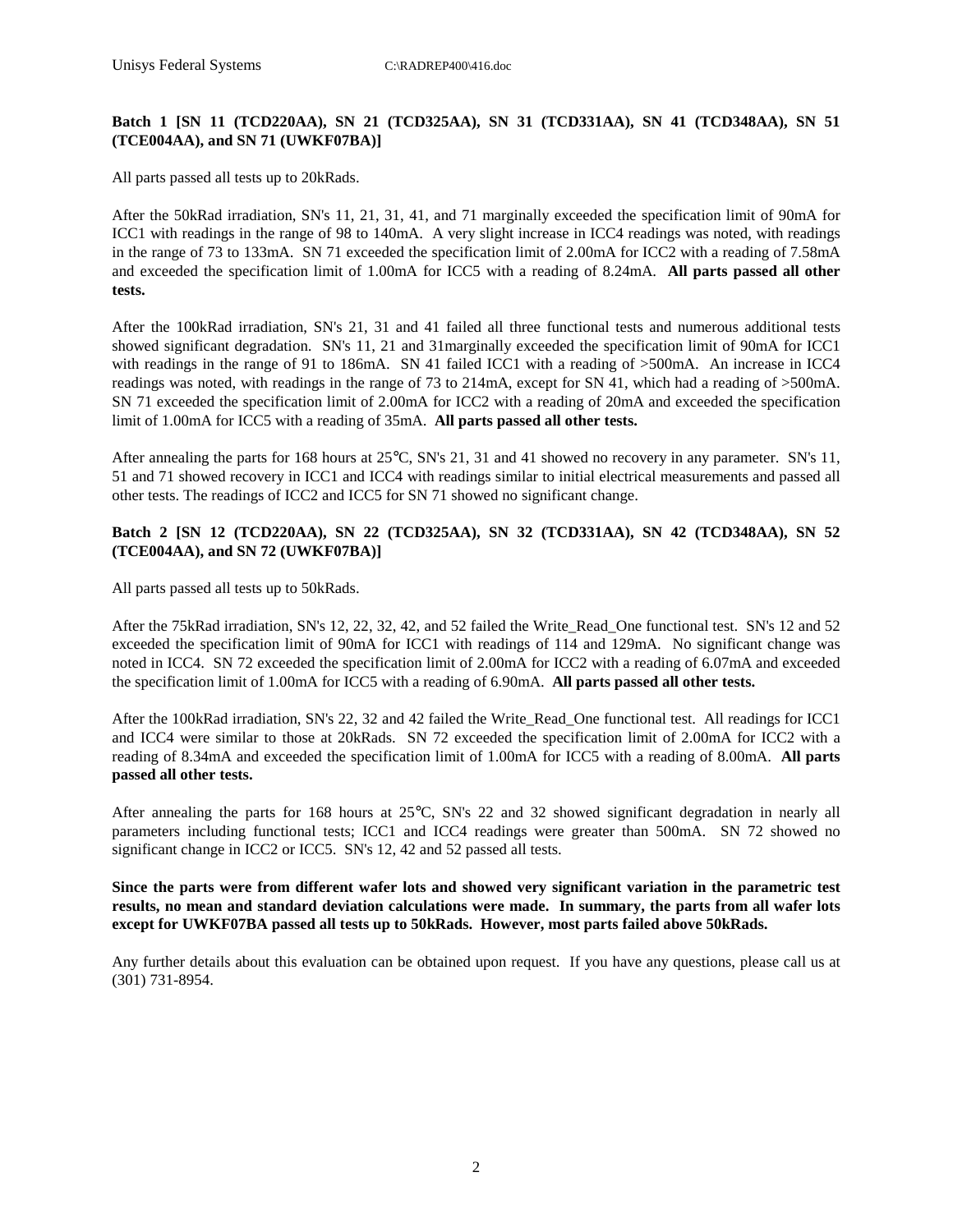#### \_\_\_\_\_\_\_\_\_\_\_\_\_\_\_\_\_\_\_\_\_\_\_\_\_\_\_\_\_\_\_\_\_\_\_\_\_\_\_\_\_\_\_\_\_\_\_\_\_\_\_\_\_\_\_\_\_\_\_\_\_\_\_\_\_\_\_\_\_\_\_\_\_\_\_\_\_\_\_\_\_\_\_\_\_\_\_\_\_\_\_ ADVISORY ON THE USE OF THIS DOCUMENT

The information contained in this document has been developed solely for the purpose of providing general guidance to employees of the Goddard Space Flight Center (GSFC). This document may be distributed outside GSFC only as a courtesy to other government agencies and contractors. Any distribution of this document, or application or use of the information contained herein, is expressly conditional upon, and is subject to, the following understandings and limitations:

(a) The information was developed for general guidance only and is subject to change at any time;

(b) The information was developed under unique GSFC laboratory conditions which may differ substantially from outside conditions;

(c) GSFC does not warrant the accuracy of the information when applied or used under other than unique GSFC laboratory conditions;

(d) The information should not be construed as a representation of product performance by either GSFC or the manufacturer;

(e) Neither the United States government nor any person acting on behalf of the United States government assumes any liability resulting from the application or use of the information.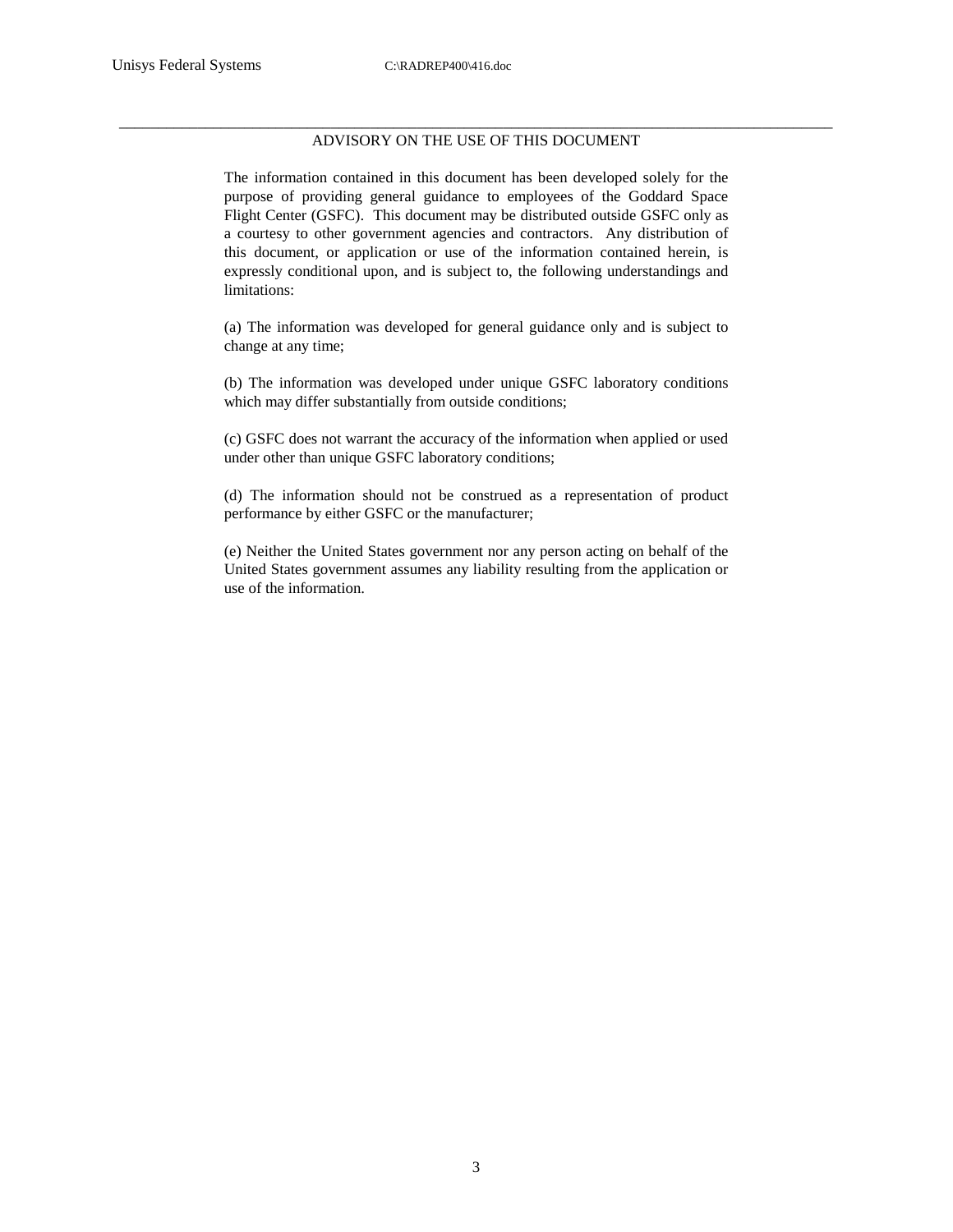



Notes:

- 1.  $V_{CC} = +5.0V \pm 0.25V$ .
- 2.  $V_{IN} = +2.4V \pm 0.25V$ .
- 3.  $R = 2k\Omega \pm 5\%, \frac{1}{4}W$ .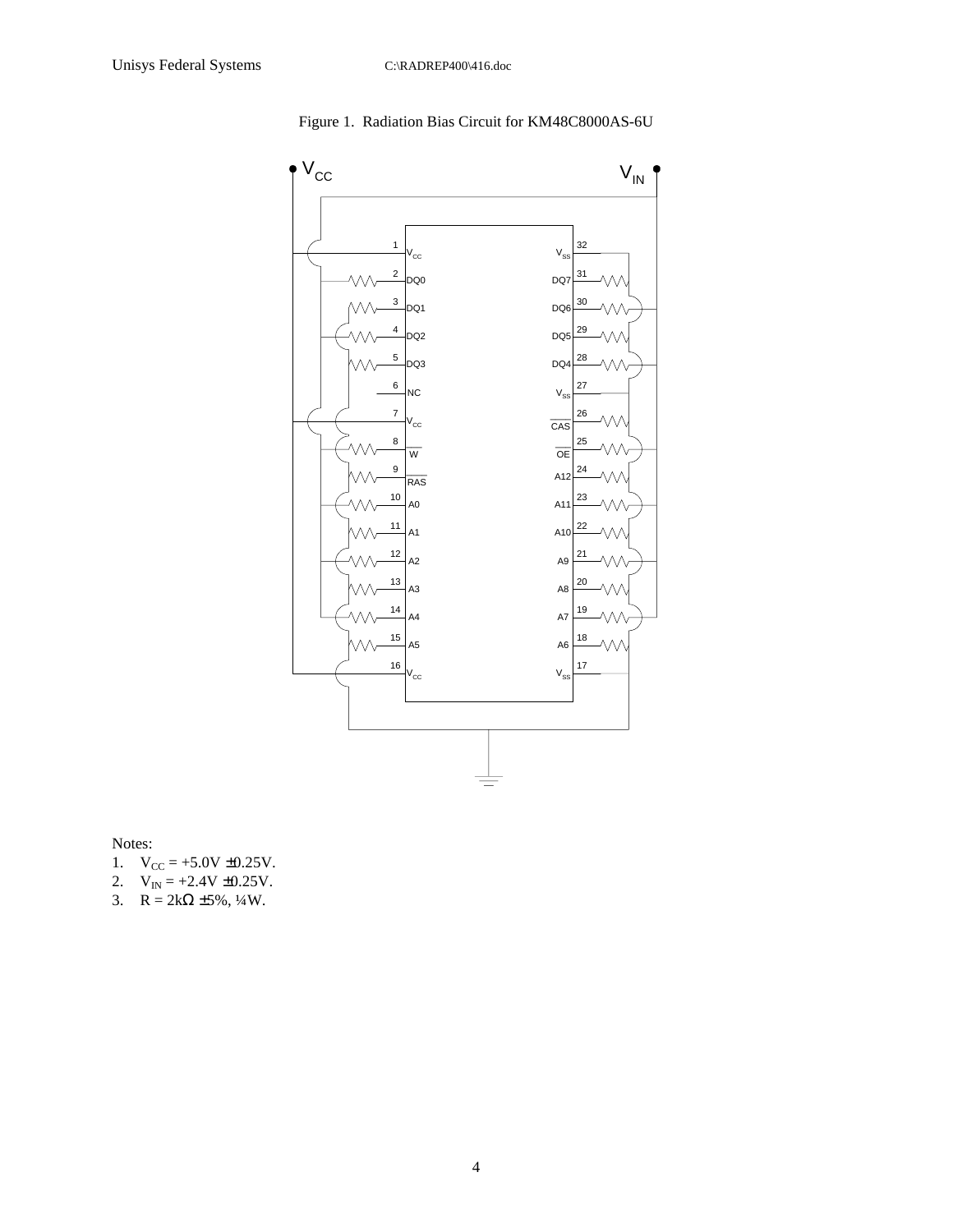| Generic Part Number:                 | KM48C8000                                      |
|--------------------------------------|------------------------------------------------|
| <b>TRIANA Part Number</b>            | KM48C8000AS-6U                                 |
| <b>TRIANA TID Requirement</b>        | 2 Year: 7kRads(RDM=2), 5Year: 17kRads(RDM=2)   |
| Charge Number:                       | M99355                                         |
| Manufacturer:                        | Samsung                                        |
| Lot Date Code (LDC):                 | <b>Various Wafer Lots</b>                      |
| <b>Quantity Tested:</b>              | 14                                             |
| Serial Numbers of Control Samples:   | 1, 2                                           |
| Serial Numbers of Radiation Samples: | 11, 12, 21, 22, 31, 32, 41, 42, 51, 52, 71, 72 |
| Part Function:                       | 8M x 8bit CMOS Dynamic RAM w/ Fast Page Mode   |
| Part Technology:                     | <b>CMOS</b>                                    |
| Package Style:                       | 32 Pin TSOP                                    |
| Test Equipment:                      | A540 and HP82000                               |
| Test Engineer:                       | S. Archer-Davies                               |

#### TABLE I. Part Information

• The manufacturer for this part guaranteed no radiation tolerance/hardness.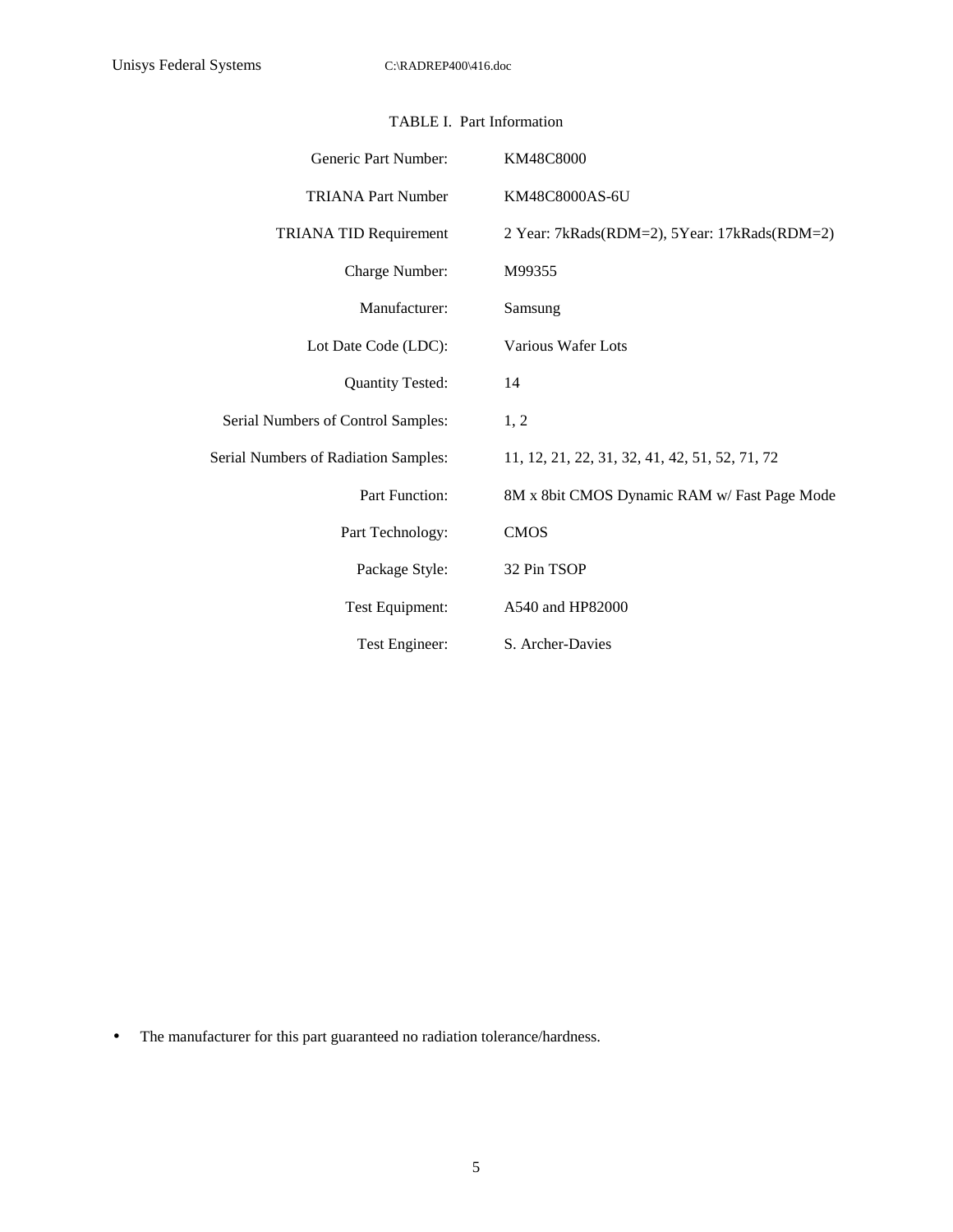| TABLE II. Radiation Schedule for KM48C8000AS-6U                        |  |
|------------------------------------------------------------------------|--|
|                                                                        |  |
|                                                                        |  |
| <b>Batch 1 Runs</b>                                                    |  |
|                                                                        |  |
|                                                                        |  |
|                                                                        |  |
|                                                                        |  |
|                                                                        |  |
|                                                                        |  |
|                                                                        |  |
| Average Dose Rate = 100,000 RADS/319 HOURS=314 RADS/HOUR=0.087RADS/SEC |  |
|                                                                        |  |
| <b>Batch 2 Runs</b>                                                    |  |
|                                                                        |  |
|                                                                        |  |
|                                                                        |  |
|                                                                        |  |
|                                                                        |  |
| Average Dose Rate = 100,000 RADS/468 HOURS=214 RADS/HOUR=0.059RADS/SEC |  |

PARTS WERE IRRADIATED AND ANNEALED UNDER BIAS, SEE FIGURE 1.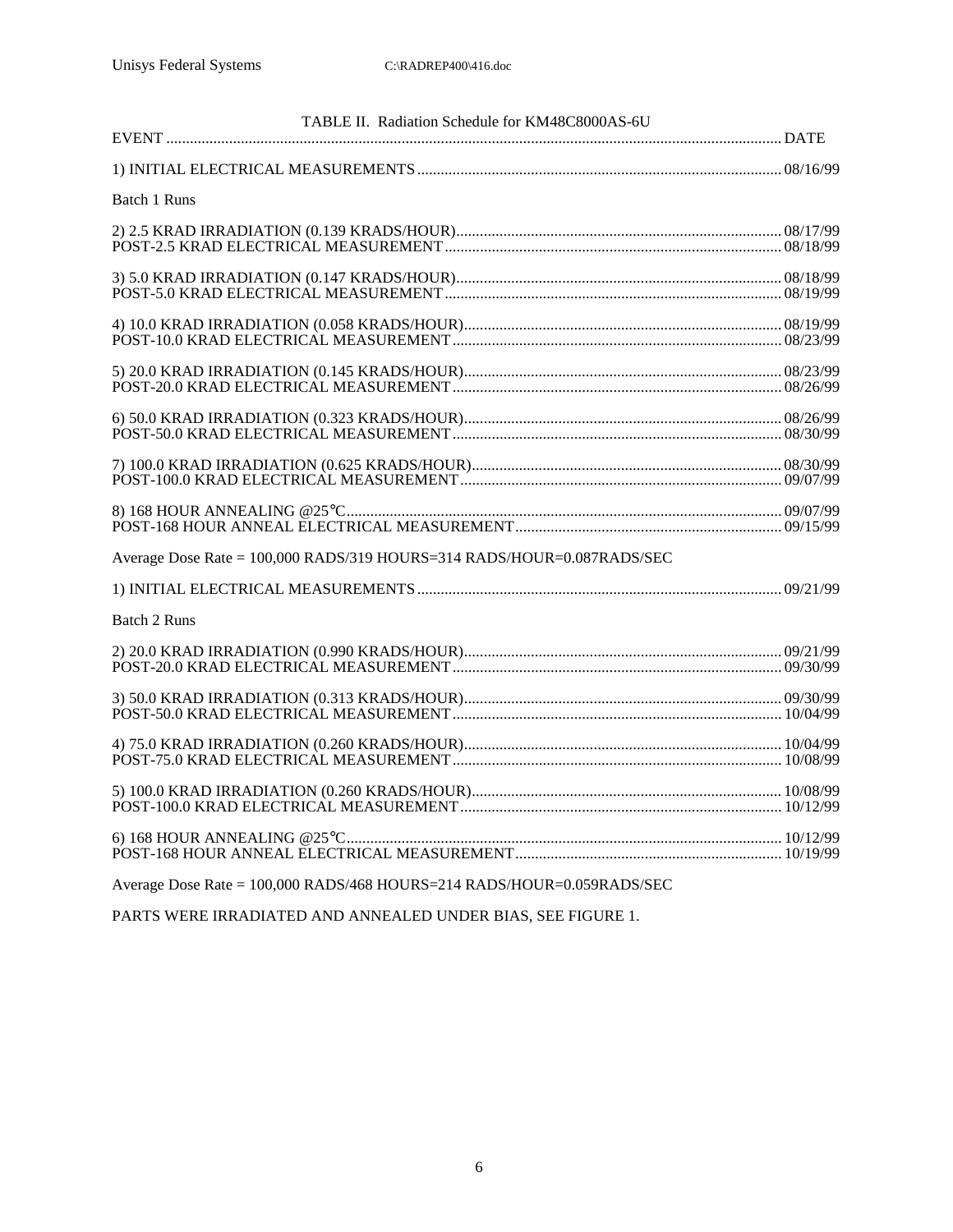| <b>Test</b> |                                           | <b>Spec. Limit</b> |         |             |                                                                                       |
|-------------|-------------------------------------------|--------------------|---------|-------------|---------------------------------------------------------------------------------------|
| #           | <b>Parameter</b>                          | Units              | min     | max         | <b>Test Conditions</b>                                                                |
| 100         | Write_Read_One                            | P/F                |         |             |                                                                                       |
| 110         | Write_Read_Checker                        | P/F                |         |             |                                                                                       |
| 120         | Write Read Zero                           | P/F                |         |             |                                                                                       |
|             | $300-307$ VOH (dq0 - dq7)                 | V                  | 2.40    |             | $I_{OH} = -5mA$                                                                       |
|             | $350-357$ VOL (dq0 - dq7)                 | mV                 |         | 400         | $I_{OL} = 4.2mA$                                                                      |
|             | 400-415 <b>IIH</b> (a0 - a12, w, oe, cas) | $\mu$ A            | $-10.0$ | <b>10.0</b> | Any Input $0V \le V_{IN} \le V_{CC} + 0.5V$ , all other pins not<br>under test $=0$ V |
|             | 450-465 IIL (a0 - a12, w, oe, cas)        | $\mu$ A            | $-10.0$ | <b>10.0</b> | Any Input $0V \le V_{IN} \le V_{CC} + 0.5V$ , all other pins not<br>under test $= 0V$ |
|             | $500-507$ [IOZH (dq0 - dq7)               | μA                 | $-5.0$  | 5.0         | Data is disabled, $0V \leq V_{\text{OUT}} \leq V_{\text{CC}}$                         |
|             | 550-557 IOZL $(dq0 - dq7)$                | $\mu$ A            | $-5.0$  | 5.0         | Data is disabled, $0V \leq V_{\text{OUT}} \leq V_{\text{CC}}$                         |
| 600         | ICC1                                      | mA                 | 0.0     | 90.0        | <b>Operating Current (RAS and CAS, Address cycling)</b><br>@ $t_{RC} = min.$          |
| 610         | ICC <sub>2</sub>                          | mA                 | 0.0     | <b>2.00</b> | Standby Current ( $RAS = CAS = W = V_{IH}$ )                                          |
| 620         | ICC4                                      | mA                 | 0.0     | 60.0        | <b>Fast Page Mode Current (RAS=V<sub>IL</sub>, CAS, t<sub>PC</sub> = min.)</b>        |
| 630         | ICC <sub>5</sub>                          | mA                 | 0.0     | 1.00        | Standby Current ( $RAS = CAS = W = V_{CC} - 0.2V$ )                                   |

### Table III. Electrical Characteristics KM48C8000AS-6U (1)

Notes:

(1) These are the manufacturer's non-irradiated data sheet specification limits. The manufacturer provided no postirradiation limits at the time the tests were performed.